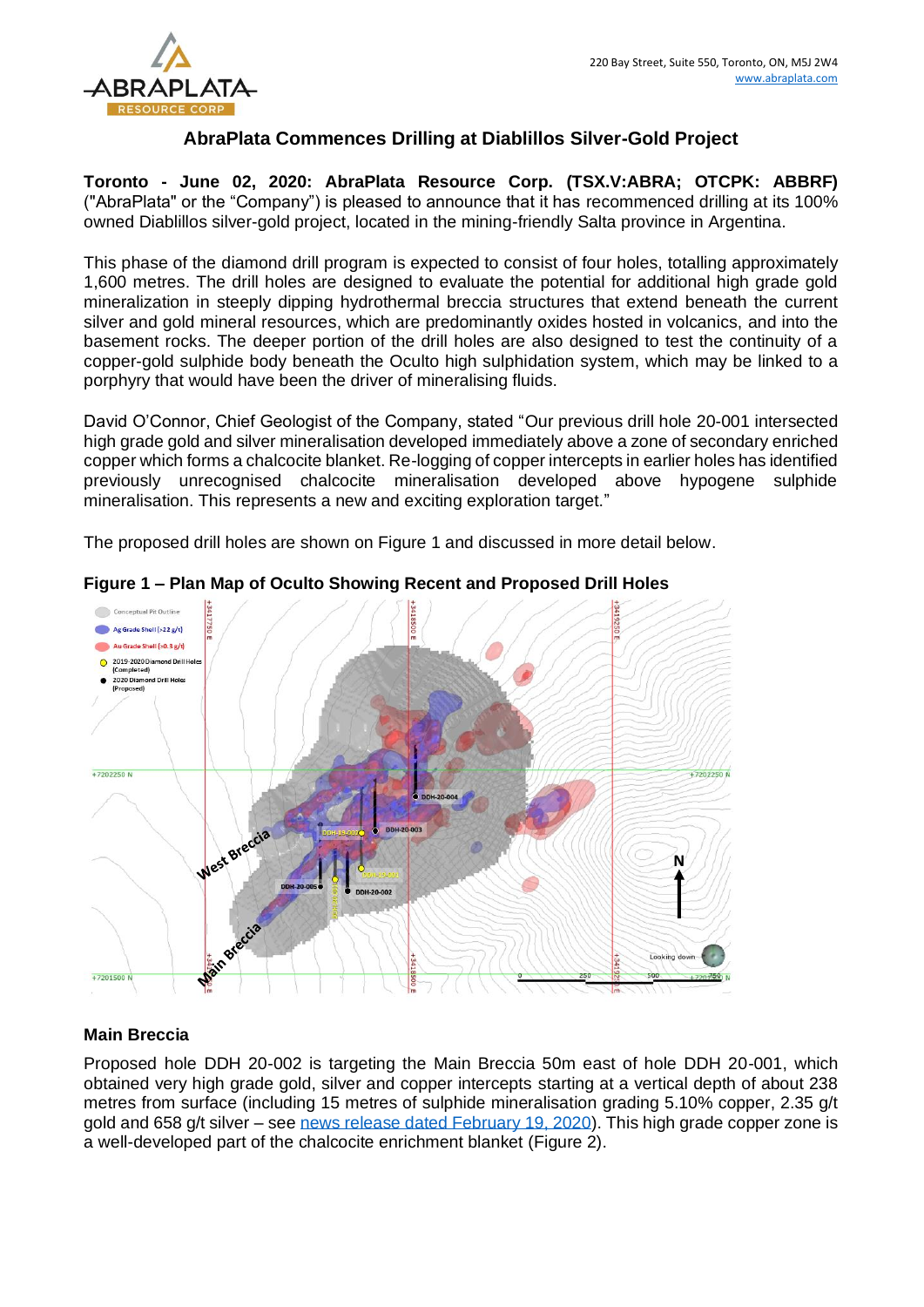



**Figure 2 – Section Showing Proposed Hole DDH-20-002 Targeting the Main Breccia**

Note: Only selected drill intercepts are highlighted in the diagram.

#### **West Breccia**

Proposed hole DDH 20-003 is targeting the West Breccia 50m east of holes DDH 19-001 and DDH 19-002 (see [news release dated January 27, 2020\)](https://www.abraplata.com/news-releases/abraplata-intersects-175-metres-of-604-gt-silver-and-70-metres-of-206-gt-gold-with-202-gt-silver-at-diablillos-project). The new hole will test the strike extent of deeper gold and silver mineralisation encountered in hole DDH 19-002 which intersected 15.0 meters of oxide mineralisation grading 10.4g/t gold and 285.7g/t silver from 242 to 257 meters depth, with 9.0 meters of sulphide mineralisation grading 7.3g/t gold and 48.9g/t silver from 387 to 376 meters depth. These intercepts are substantially deeper than previously drilled mineralisation. The new hole is also expected to test a gap in the upper silver zone.

## **Additional Step-Out Targets**

Proposed hole DDH 20-004 will target a mineralised zone located 150m east of the other holes, beneath a cluster of gold intercepts. This hole will test the possibility of additional breccia hosted mineralisation north and east of the Main and West breccia zones.

Proposed hole DDH 20-005 will target the Main Breccia extension 50m west of the intercept in hole DDH 20-001.

#### **About Diablillos**

The 80 km<sup>2</sup> Diablillos property is located in the Argentine Puna region - the southern extension of the Altiplano of southern Peru, Bolivia, and northern Chile - and was acquired from SSR Mining Inc. by the Company in 2016. There are several known mineral zones on the Diablillos property, with the Oculto zone being the most advanced with approximately 85,000 metres drilled in 306 RC and diamond drill holes. Oculto is a high-sulphidation epithermal silver-gold deposit derived from remnant hot springs activity following Tertiarty-age local magmatic and volcanic activity. Comparatively nearby examples of high sulphidation epithermal deposits include: El Indio, Chile; Veladero, Argentina; Filo del Sol, Argentina; and Pascua Lama, on the Chile-Argentine border.